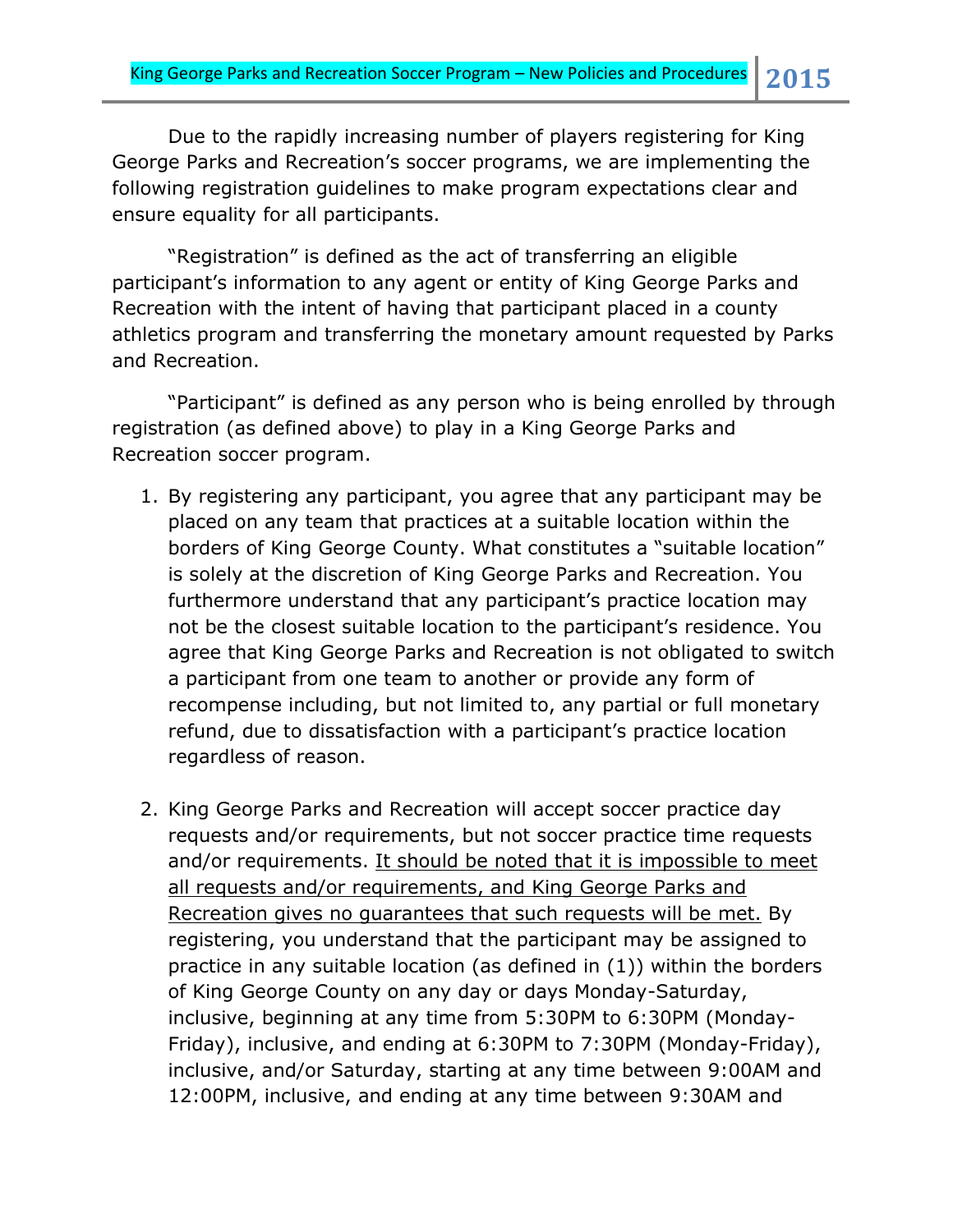1:00PM, inclusive. You understand King George Parks and Recreation is not obligated to switch a participant from one team to another or provide any form of recompense including, but not limited to, any partial or full monetary refund, due to dissatisfaction with the participant's practice day(s) and/or practice time(s) regardless of reason. You understand that coaches are fully within their rights to limit participants' playing time in games due to them not attending practice, among other reasons.

3. King George Parks and Recreation will no longer take player or coach requests. A "player request" or a "coach request" is a request through any form of communication for a participant to be on a team with any other participant/coach or group of participants/coaches or for a participant to *not* be on a team with any participant/coach or group of participants/coaches. The only situation in which King George Parks and Recreation guarantees to either i) put certain participants on the same team or ii) if (i) is not met, take action to move players among teams to allow those certain participants to be on the same team, is if those certain participants are biological siblings and are all eligible to play in the same age group, providing there are no more than three siblings eligible for this exception. King George Parks and Recreation is not responsible for failing to place siblings falling in the criteria above on the same team if **all** of the siblings' registrations do not request they all be put in the same age group and/or it is not made explicit in "notes" or on the appropriate form field that the participants are siblings eligible for this placement. You understand King George Parks and Recreation is not obligated to switch a participant from one team to another or provide any form of recompense including, but not limited to, any partial or full monetary refund, due to dissatisfaction with other players on a participant's assigned team or coach under which the participant plays or dissatisfaction with the lack of certain other players on a participant's team or lack of playing under a certain coach.

*King George Parks and Recreation may consider requests to not have a certain coach if the participant has played under that coach previously and King George Parks and Recreation determines there is a justifiable reason for the player to not remain on that coach's team.*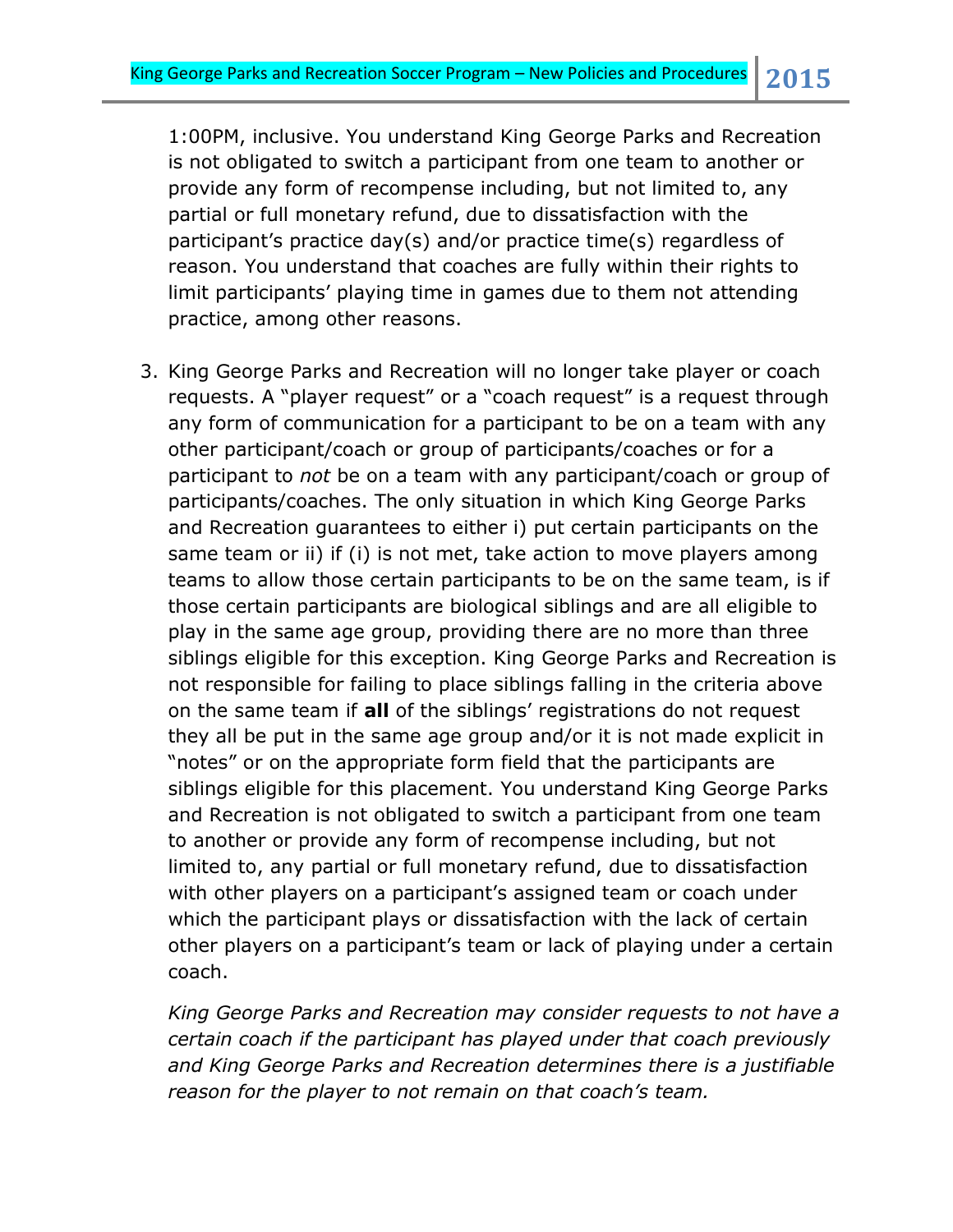- 4. You understand that all participants registering in age groups above "U12" (currently U16 and U19) will be playing in games outside of the borders of King George County. It is fully the responsibility of the parent(s) and/or legal guardian(s) of that participant (regardless of age group) to ensure proper transportation to and from all games, regardless of game location. Games will be held at varying times on varying days that may change by season. King George County Parks and Recreation does not provide transportation or compensation for transportation to any location unless explicitly otherwise noted. You understand King George Parks and Recreation is not obligated to switch a participant from one team to another or provide any form of recompense including, but not limited to, any partial or full monetary refund, due to dissatisfaction with the location and/or timing of any game(s) and/or game location(s), regardless of participant's age group.
- 5. Any exception to this agreement must be made in writing by a fulltime employee of King George Parks and Recreation or it will not be considered valid. You agree that King George Parks and Recreation is not obligated to switch a participant from one team to another or provide any form of recompense including, but not limited to, any partial or full monetary refund, for any reasons other than required by local (King George), municipal (King George), state (Virginia), Commonwealth (Virginia), and United States federal law.
- 6. King George Parks and Recreation will unilaterally determine the dates between which registrations for any particular soccer program may be accepted. Once any deadline established by King George Parks and Recreation has passed for a certain soccer program, no registrations for it will be accepted, regardless of reason for lateness.
- 7. There are some situations when registrants are eligible to receive a refund post-registration. These are:
	- a. A permanent residence change mid-season. A registrant may be able to obtain a registration fee refund if the dwelling in which a participant he/she registered resides will legally change during